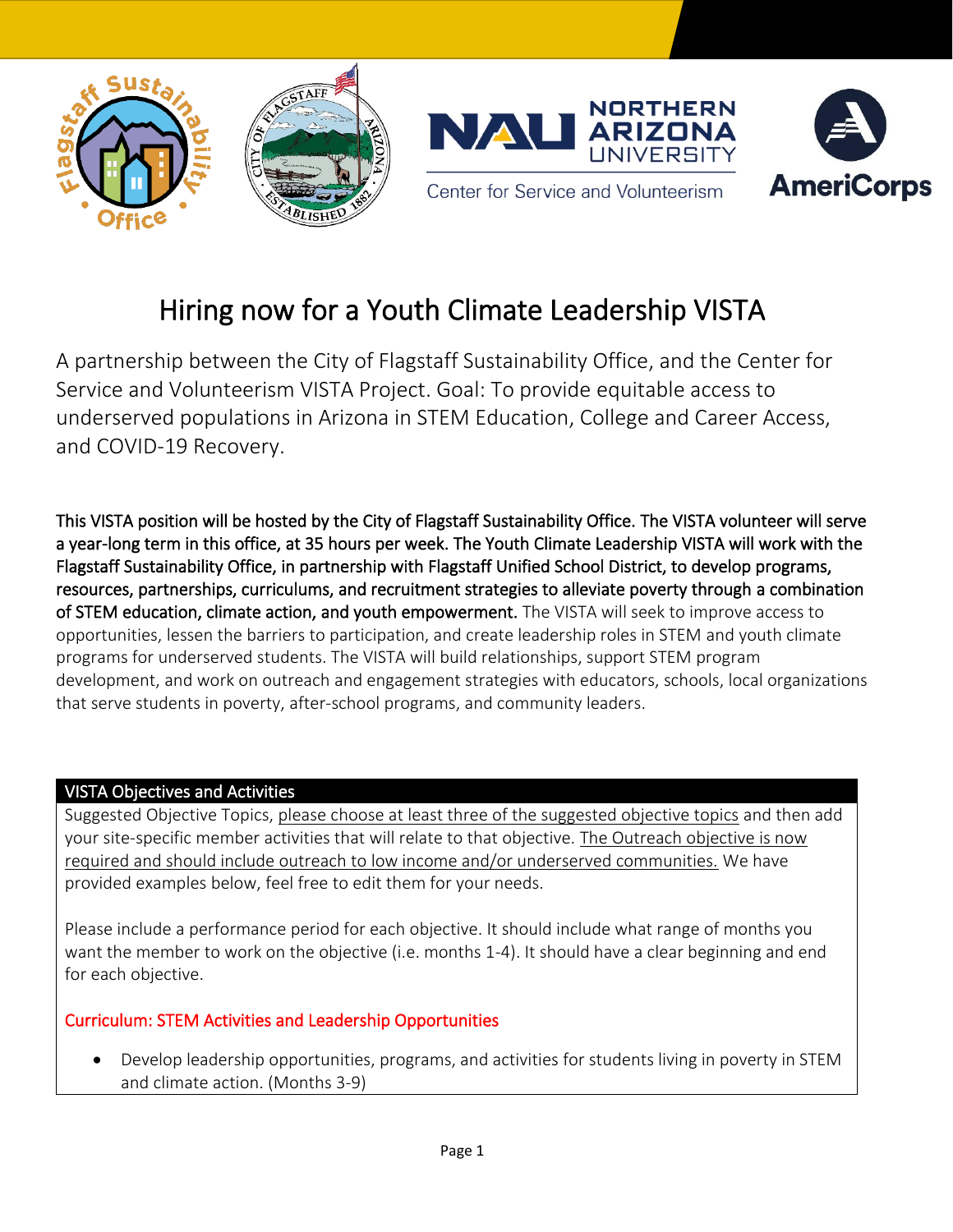- o Work with FUSD schools to create new youth leadership positions that will empower students living in poverty to learn more and take climate action. These positions could include Sustainability Officers for existing Student Councils, and/or the creation of new Sustainability or Climate Action Councils.
- o Identify and reduce barriers for participation in these opportunities and programs by lowincome students.
- o Ensure focused outreach directly to underrepresented students and students living in poverty for opportunities to participate and take on leadership roles.
- o Create resources and provide support to underrepresented or low-income students in these roles to empower, educate, and offer guidance.
- Ensure appropriate curriculum and outreach that will engage students in poverty and from underrepresented groups by developing partnerships with local schools, NAU's Sustainability and Teaching programs, local organizations that serve students in poverty, community leaders, and the Institute for Tribal and Environmental Professionals. (Months 3-9)
	- o Develop strong working relationships with staff at local schools, NAU education programs, and other local organizations.
	- o Identify curriculum and outreach strategies that will best engage students in poverty and those from underrepresented groups.
	- o Incorporate these strategies into other activities and programming.
- Work with FUSD leadership, educators, and staff to integrate climate action curriculum and hands on projects into classrooms and afterschool programs.
	- o Research STEM activities that inspire student leadership, encourage environmental justice conversations, and demonstrate the importance of equity in climate solutions.
	- o Collaborate with the new FUSD/Flagstaff Sustainability Office (FSO) Climate Action Committee to develop climate action projects at schools that utilize science, math, engineering, and technology.
	- o Support school administrators and student-led groups working on school-based climate action plans by developing resources, action plans, and educational materials.
	- o Partner with organizations, institutions, and public agencies that can assist in offering real world, hands-on STEM learning opportunities to students of all backgrounds and income levels.
	- o Design a student challenge to encourage STEM problem-solving or local climate action that priorities marginalized, underserved, or underrepresented communities.
	- o Work with the City's Youth Climate Advisory Group for recommendations for climate action in schools and opportunities for collaboration and mentorship.
		- Performance Period: Months 1-12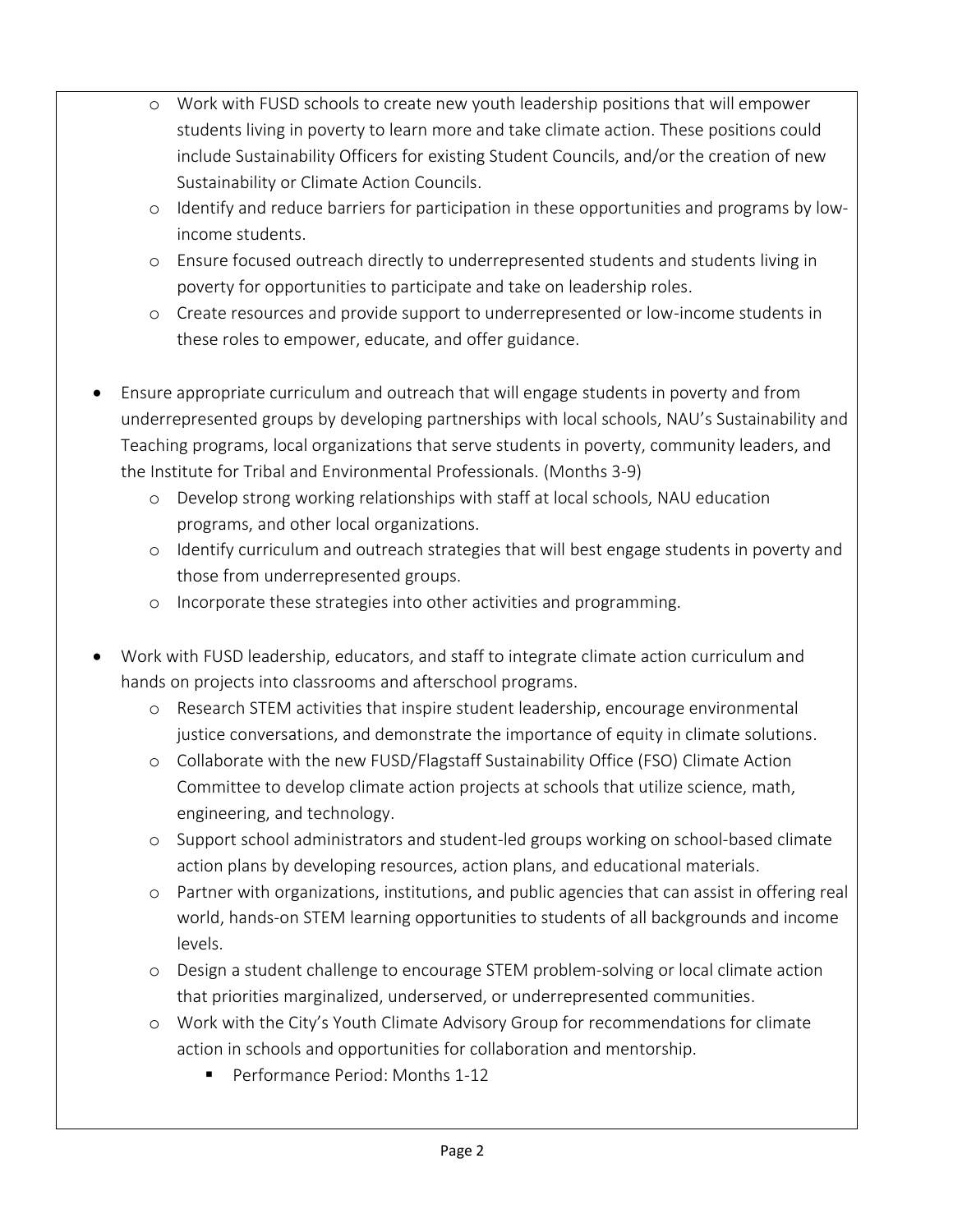#### Volunteers:

- Create volunteer opportunities for parents, organizations, and community members to expand existing or develop new STEM curriculum, educational programs, or after and out-of-school time programs that work to bring STEM-based climate action into schools.
	- o Design volunteer position descriptions, promotional materials, and begin recruiting for volunteers.
	- o Partner and collaborate with existing STEM, educational, climate action or environmental programs to build volunteer capacity.
	- o Facilitate opportunities for volunteers to share their knowledge with low-income and underrepresented youth and their families. This is likely to include working with organizations that serve youth and families in poverty.
		- Performance Period: Months 4-10

## Outreach:

- The VISTA will design outreach strategies and marketing materials specifically targeted to students who come from low-income communities to increase interest and participation in STEM-based climate education, and climate action activities, programs, leadership development, and career opportunities.
	- o Research models, frameworks, and tools for reducing barriers for participation and creating inclusive environments in STEM-based climate action activities.
	- o Develop an equitable outreach strategy to reach low-income students and involve them in climate leadership activities.
	- o Collaborate with educators, schools, local organizations that serve students in poverty, after-school programs, and community leaders.
	- o Create flyers, surveys, graphics, videos, and social media posts.
	- o Ensure the positive outcomes and relevant benefits of STEM education for low-income students are effectively communicated in outreach and materials.
	- o Develop ways to review, measure, and strengthen the effectiveness of communication about STEM programs to students of all backgrounds.
		- Performance Period: Months 1-12
- Demonstrate the opportunities and benefits of STEM education for jobs in climate action, sustainability, solar, wind, and more.
	- o Create materials, workshops, or opportunities for underrepresented students to learn about the benefits and availability of STEM jobs, improve college or trade school aspirations, help students identify areas of interest in STEM jobs, increase the belief that college is an option, and provide resources for low-income youth for higher education opportunities.